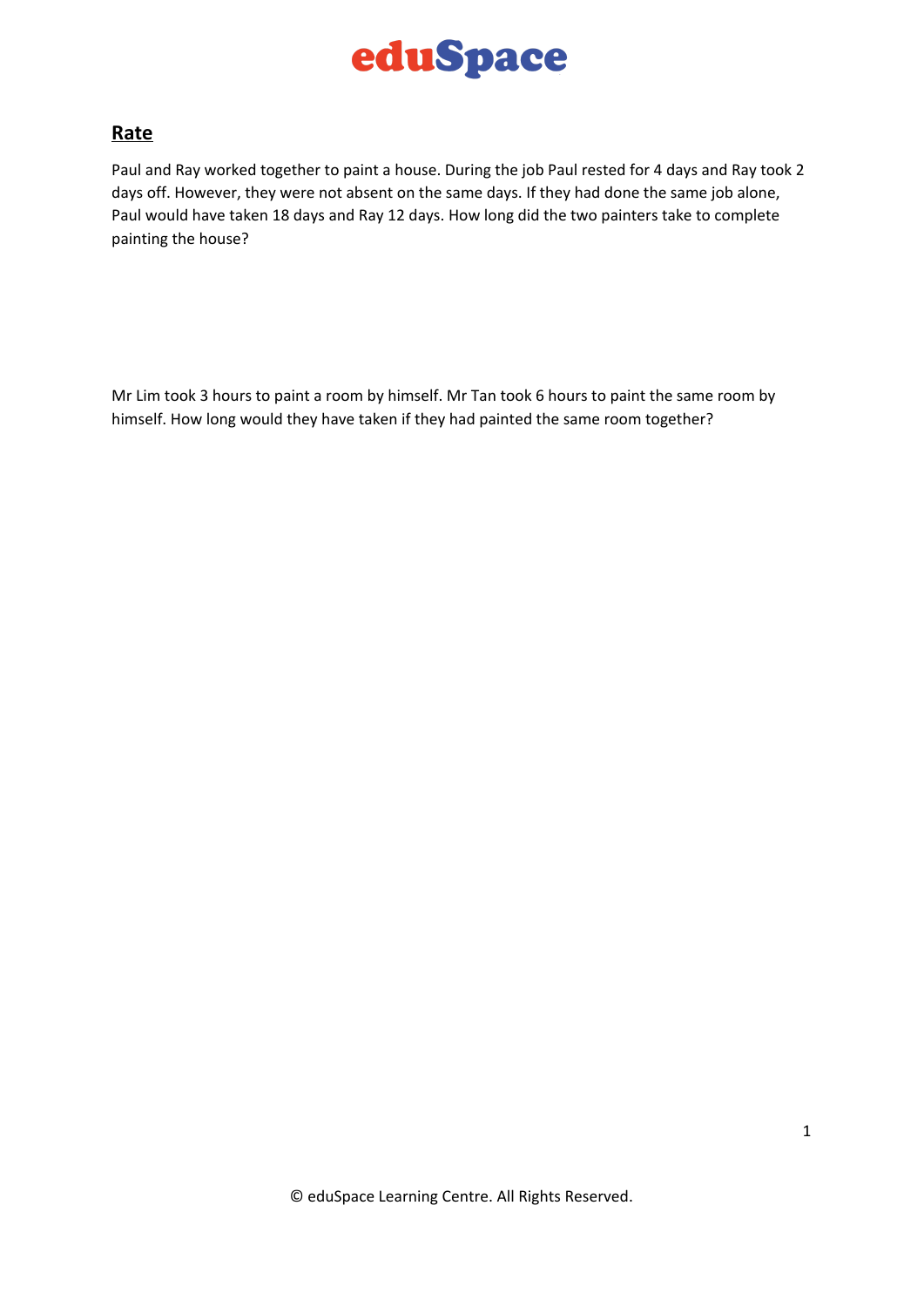# eduSpace

#### **Speed Time Distance**

The distance between Town X and Town Y was 480 km. At 9.30 a.m, a van left Town X for Town Y travelling at a constant speed. At the same time, a car travelling at a constant speed set off from Town Y towards Town X. The two vehicles met each other at 1.30 p.m. The car was travelling at 20km/h faster than the van. What was the speed of the car?

Car A left Town X for Town Y at the same time when Car B left Town Y for Town X. The average speed of Car A was 56 km/h and the average speed for Car B was 72 km/h. The two cars passed each other at a point 24 km from the midway of the two towns. What is the distance between Town X and Town Y?